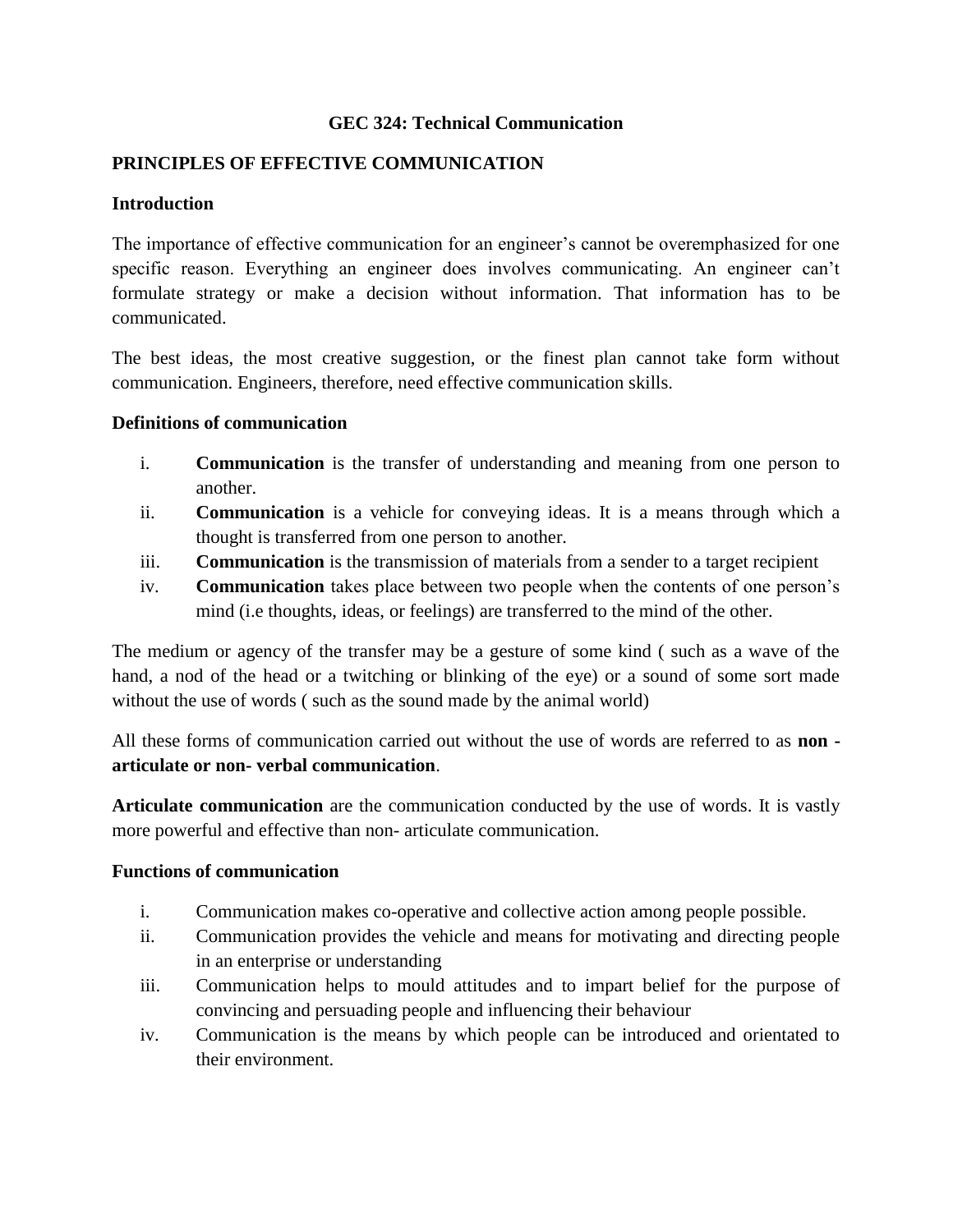#### **Communication process**

**Communication** can be thought of as a process or flow. It passes between a source (sender) and a receiver. The message is encoded (converted into symbolic form) and is passed by way of some medium (channel) to the receiver, who retranslates (decodes) the message initiated by the sender. The result is communication.

The communication process is the seven- part process of transferring and understanding of meaning. These are:

- 1. The communication sources or sender
- 2. Encoding
- 3. Message
- 4. Channel
- 5. Decoding
- 6. Receiver
- 7. Feedback

The communication process

| 5 ender Purpose Fencoding Message > Channel Message Devoting Message | + Becerver                     |
|----------------------------------------------------------------------|--------------------------------|
| Fredback<br>NDISL                                                    | Wesseys trouverturned<br>NOISE |

The source initiates a message by encoding.

**Encoding** is converting a message into symbolic form

Four conditions affect an encoded message. They are:

- i. Skill
- ii. Attitude
- iii. Knowledge
- iv. Social cultural system (i.e beliefs and values)

**Message:** This is the actual purpose for communicating that is to be conveyed. It could be in the form of words (speech), writing, picture, gesture.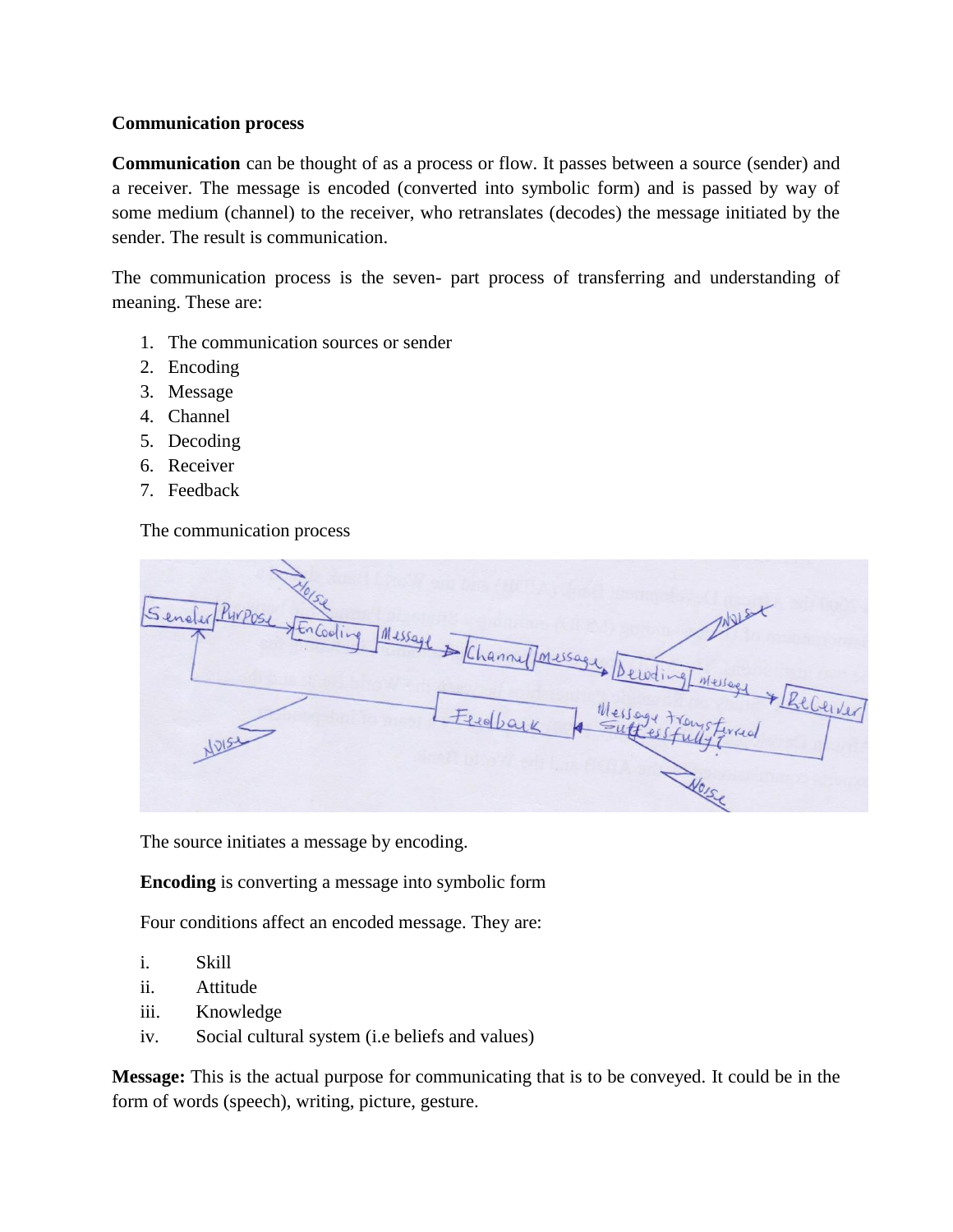Message is affected by the codes or group of symbols use to transfer meaning, the content of the message itself and the decisions made in selecting and arranging both codes and content.

**Channel**: this is the medium through which the message travels. It is selected by the source, who must determine whether to use a formal or an informal channel.

**Decoding:** It is the translating of a received message. Before a message can be received, the symbols in it must be translated into a form that can be understood by e receiver.

**Receiver:** This is the person to whom the message is directed.

Feedback: This is a check to see how successfully a message has been transferred. It determine whether understanding has been achieved. This is to say that the recipient must give a response to what has been heard.

Given the cultural diversity that exists in our society, the importance of effective feedback to ensure proper communications cannot be overstated.

### **Quality of effective communication**

For communication to achieve its objectives in whatever vista of life we operate, it should possess certain qualities or attributes:-

- 1. **Accuracy**: The correctness and reliability of data or information, of interpretation of the data, and of the handling of language (sentence construction, expression, articulation, phrasing, punctuation, spelling other elements, the mishandling of which can lead to ambiquity and imprecision of meaning.
- 2. **Completeness:** It means including in a piece of communication all information relevant to it without withholding any such information and expressing all such information in language which the intended recipient can understand fully. Completeness requires that, besides for example the courses of action recommended, possible alternative courses of action be examined and rejected for reasons which should also be given in the piece of communication. A piece of communication should not be overloaded, or a recipient bored with unnecessary information.
- 3. **Clarity:** This is essentially a function of language use. One important practice for achieving clarity is re-writing and rehearsing. It is rare that the first draft or plan of a piece of communication achieves perfection.

Written communication should go through at least three stages of preparation, namely, the draft, the proof and final versions. The extent to which a word or idea reaches the audience with the same meaning it had when it left the sender constitutes clarity in communication.

4. **Conciseness:** A vital quality of effective communication. Over-writing often arises, not from necessity of including all vital information, but from the writer's desire to impress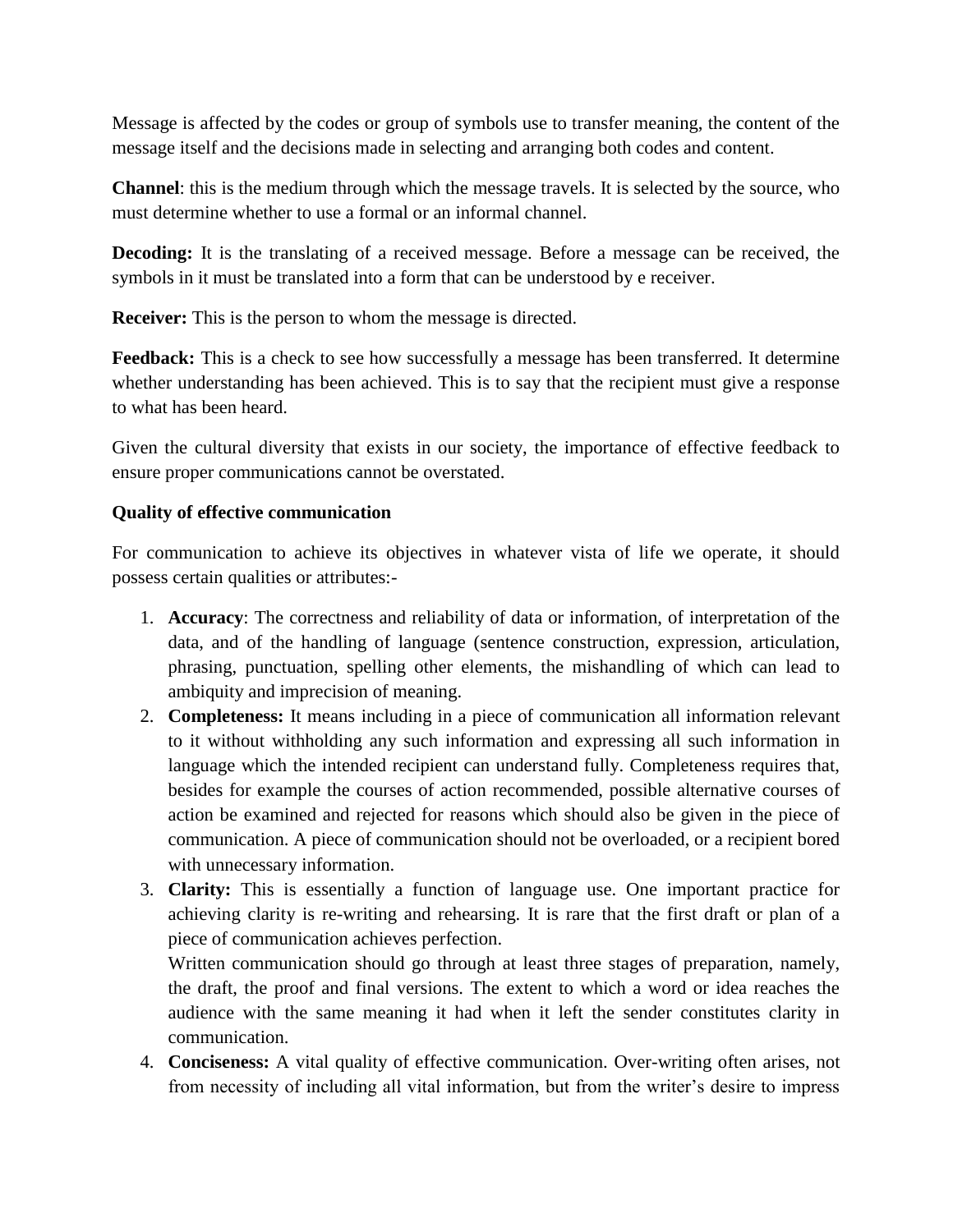the recipient or audience with the writer's fund of information or knowledge. Often, reading a report aloud or rehearsing a speech can help a communicator to decide on what should be pruned out.

- 5. **Readability**: This refers to the beauty, charm, attractiveness and simplicity of the style of a piece of communication. It is again squarely a function of language use. It results from the clarity, conciseness, flawless grammar, accurate spelling, functional punctuation and a warm, original style of writing.
- 6. **Timeless or Quickness**: It refers to the speed with which a piece of communication takes to travel from its source called the communicator, through it channel to its recipient, audience or communicant.

In written and oral communication disseminated through what is called "the line or chain or command", it is important to ensure prompt arrival of the communication at it destination.

Delayed information runs a serious risk of being misrepresented through what is referred to in organisations as the grape-vine i.e. the unofficial information channels of rumours and gossip.

- 7. **Must receive a response:** Unless a piece of communication receives a response from those to whom it is addressed, the correctness of its reception cannot be ascertained. In all cases of communication, some feedback mechanism must be used to ensure that the information communicated has been accurately received.
- 8. **Utility**: Every piece of communication must have a purpose; it must have a utilitarian value; it must be useful. The harm done by purposeless communication stretches beyond mere waste of time, it create doubts in the minds of the recipients and then, through misinterpretation, may lead to negative action.
- 9. **Sellability**: A piece of communication should sell itself- should be sellable. This quality refers to the attribute of charms and attractiveness of presentation. Attractiveness offers a powerful stimulus for the favourable reception of a piece of communication. Sellability of communication is another important function of language.

## **Barriers to effective communication**

A number of interpersonal and intrapersonal barriers affect why the message decoded by a receiver is often different from what the sender intended.

- 1. **Filtering**: the deliberate manipulation of information to make it appear more favourable to the receiver.
- 2. **Selective perception**: Receiving communication on the basis of what one selectively sees and hears depending on his or needs, motivation, experience, background, and other personal characteristics
- 3. **Information Overload**: when the amount of information one has to work with exceeds one's processing capacity. Information is lost and less effective communication result when there are kore information than can be sorted out or used.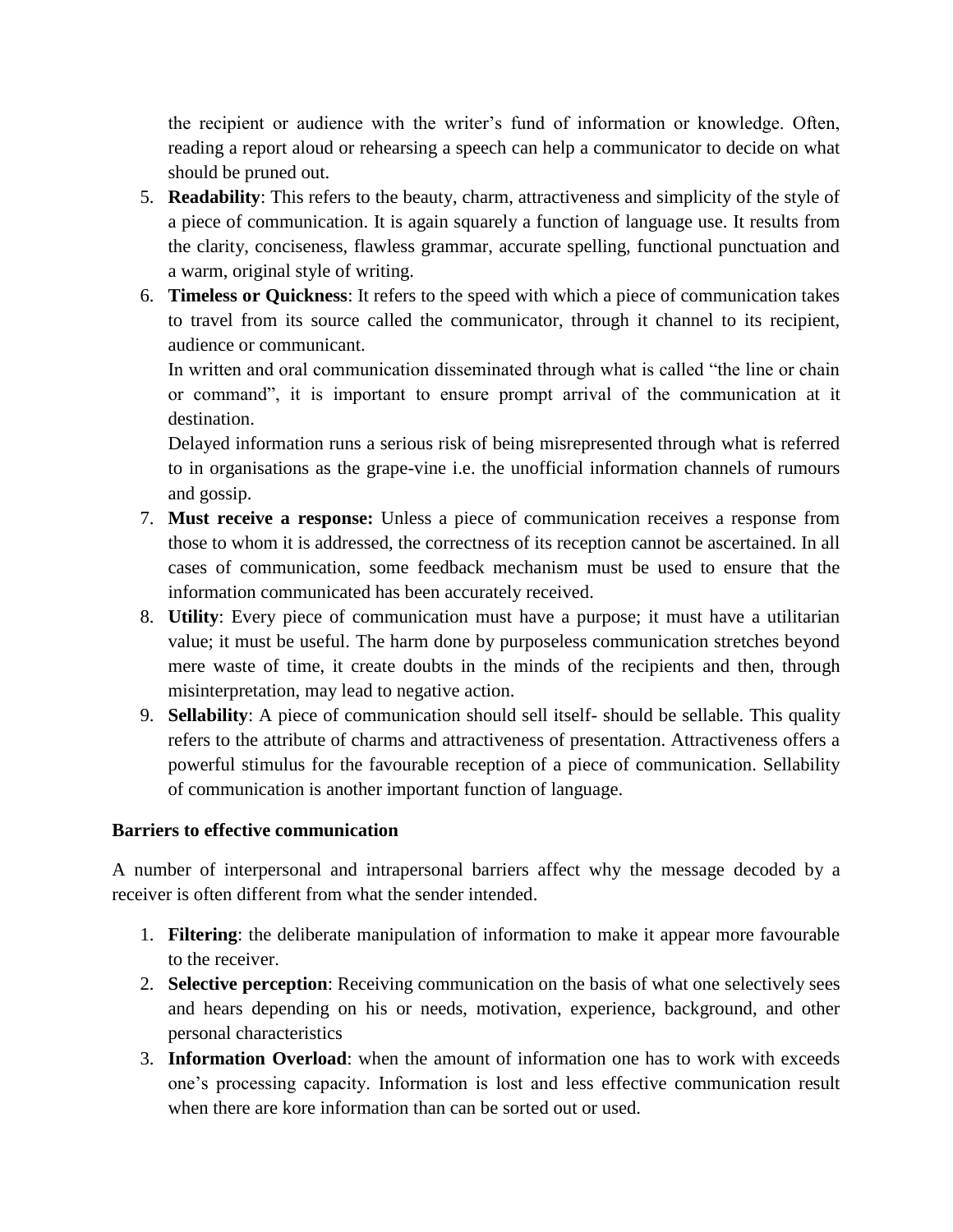- 4. **Emotion:** How the receiver feels when a message is received. Extreme emotions are most likely to hinder effective communications. It is best to avoid reacting to a message when upset because thinking clearly is unlikely.
- 5. **Language:** Words have different meanings to different people. Receivers will use their definition of words being communicated. Age, education, and cultural background are three of the more obvious variables that influence the language a person uses and the definition applies to words.

In any society, people come from diverse background and, therefore, have different patterns of speech. Respect for language is a serious matter, and miscommunication is dangerous.

6. **Gender:** How males and females react to communication mat be different, and they each have a different communication style. To keep gender difference from becoming persistent barriers to effective communication, individuals must strive for acceptance, understanding, and a commitment to communicate adaptively with each other.

## **Overcoming Barrier to effective communication**

1. **Use Feedback**: This is to check the accuracy of what has been communicated or what you think you heard.

Many communication problems are directly attributed to misunderstanding and inaccuracies. These problems are less likely to occur if feedback is available. Feedback can be more subtle as general comment can give a sense of the receiver's reaction to a message

- 2. **Simply language**: Use words that the intended audience understands. Language can be a barrier, an engineer should consider the audience to whom the message is directed and tailor the language to them.
- 3. **Listen actively**: Listen for the full meaning of the message without making premature judgment or interpretation or thinking about what you are going to say in response. Listening is an active search for meaning, whereas hearing is passive. In listening, the receiver is also putting effort into the communication.

Active listening which is listening for full meaning without making premature judgment or interpretations, demand total concentration. Active listening is enhanced by developing empathy with the sender- that is, by putting yourself in the sender's position.

- 4. **Constrain Emotions**: Recognize when your emotions are running high. When they are, don't communicate until you calm down. Emotions can cloud and distort communication. An engineer who is upset over an issue is more likely to misconstrue incoming messages and fail to communicate his/her outgoing messages clearly and accurately.
- 5. **Watch Non- Verbal Cues**: Be aware that your actions speak louder than your words. Keep the two in mind.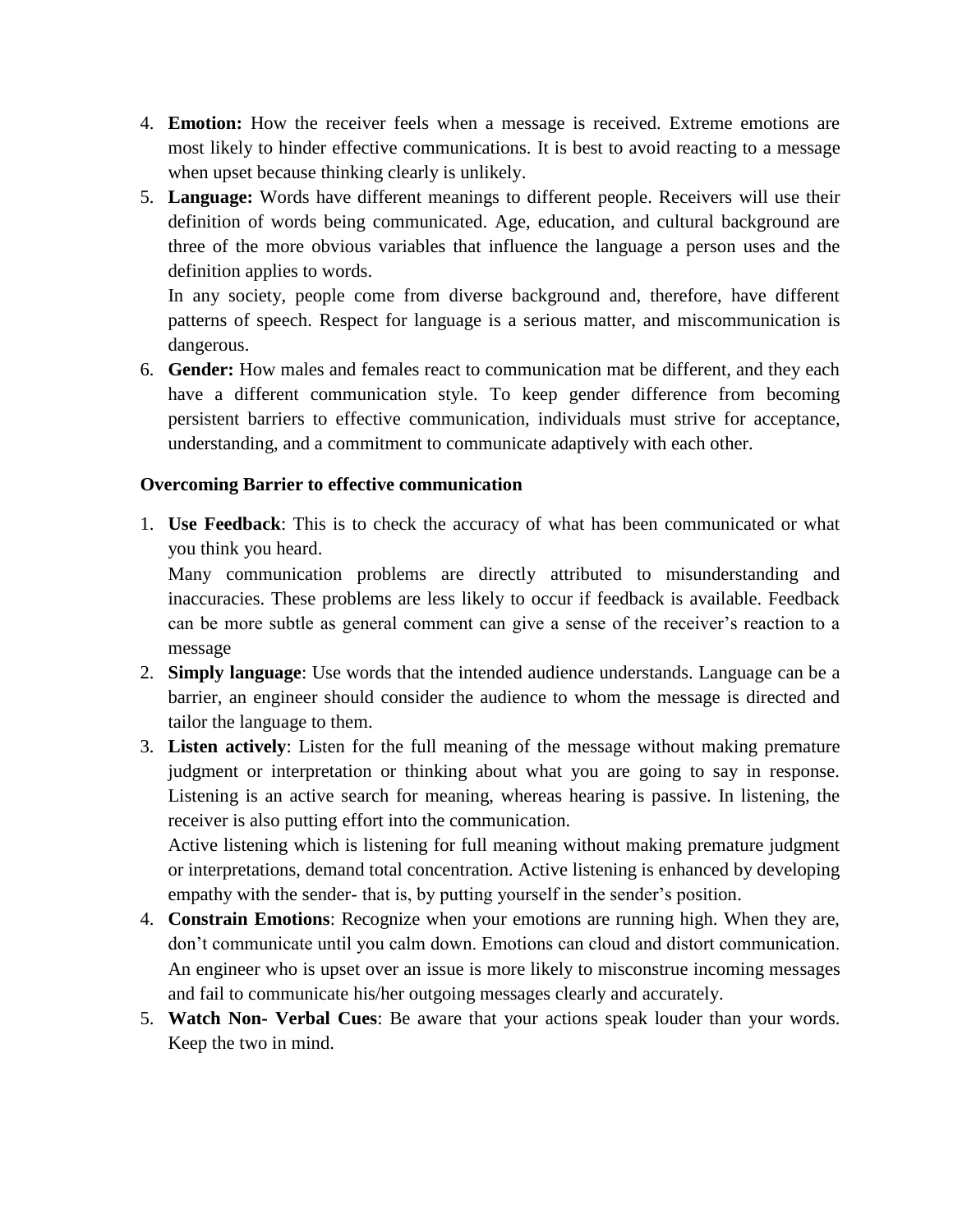## **Guide / Hints for Achieving Effectiveness of Communication**

No matter how well- reasoned one's decision maybe, the ideas and decisions become effective only in proportion to the degree of success with which they are transmitted to other people and with which they achieve the desired action or reaction with such people.

Communication is seen as the engineer's most important tool. It embraces both words and apparent attitudes and actions, i.e all human behaviour which results in exchange of information.

The following points/commandments can enhance effectiveness of an engineer in communication as relate to the discharge of his/ her duties. They are:

- 1. **Clarify your ideas before communication:** the need to analyse a piece of intended communication inorder to identify and clearly state its purpose, plan thoroughly and consider the goals and attitudes of those who are to receive the information and those who will be affected by it.
- 2. **Be sure of the true purpose of each communication**: Is it to give or obtain some information, initiate some action or change a person's or some people attitude? The language, tone and total approach to the communication should be adapted to serve that purpose. One must not attempt to achieve too much in any one piece of communication. The sharper the focus, the greater the chances of success of piece of communication.
- 3. **Consider the total physical and human setting for every piece and occasion of communication**: It means that the comunicator must consider the total environment in determining the timing for making an announcement or making known a decision and for communicating in private and public.
- 4. **Consult with others, where appropriate, in planning communication** : Consultation sharpens, lends further insight to, and increases objectivity.
- 5. **Be mindful, while you communicate, of the overtone, as well as the basic content, of your communication:** Tone of voice, expression employed, responsiveness to the feelings and reaction of others- all affect effectiveness of communication. Choice of language affect the way in which messages are received.
- 6. **Take the opportunity, whenever it offers itself, of communication something of value to your audience and others**:- This demands that one should be aware of people's interests and sensitivities.
- 7. **Follow up your communication otherwise, you may never know whether you have communicated or not**: There is need to ask questions, to encourage the receiver to express his reactions, and to make follow up contacts. Every important piece of communication should have an inbuilt feedback provision.
- 8. **Communicate for tomorrow as well as for today**: This requires taking past events and past communication into account in making current communication. This helps to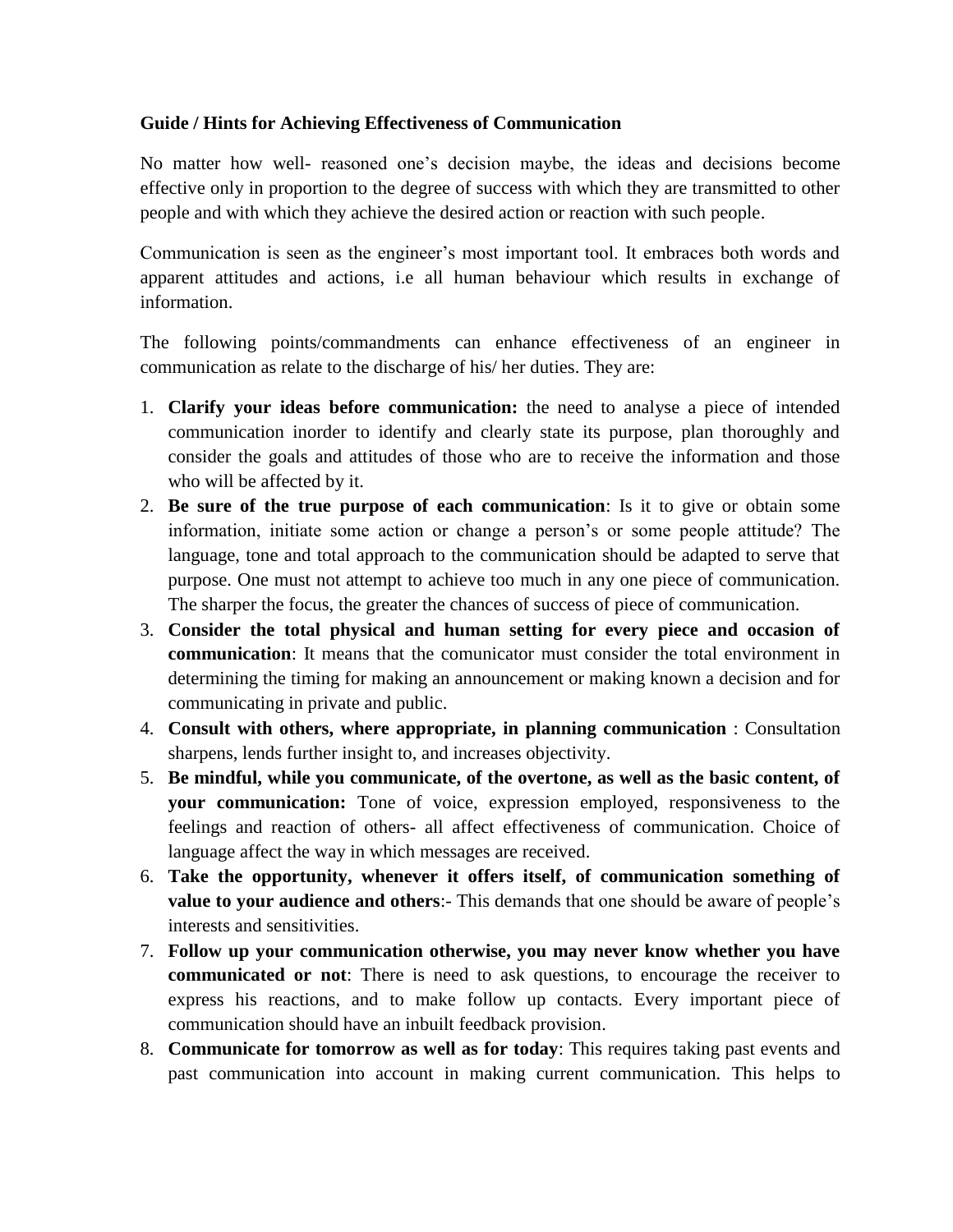maintain consistency and avoid contradicting previous information, and also ensures that we anticipate issues that could harper performance in the future.

- 9. **Be sure that your actions support your communication:** Actions speaks louder than words. What one does its more important than what one says. The need is to maintain a good supervision practice in giving a clear assignment of responsibilities and a clear delegation of authority; giving fair rewards for effort, and carrying out a sound enforcement of policy.
- 10. **Seek, not only to be understood, but also to understand:** This demands that an engineer be a good listeners. Listening is perhaps the important skill in communicating but probably also the most difficult to cultivate.

# **Questions**

- 1. Which do you think is more important for an engineer: speaking accurately or listening actively? Why?
- 2. "Ineffective communication is the fault of the sender" Do you agree or disagree with this statement? Discuss
- 3. Which type of communication do you think is most effective in a work setting? Why?
- 4. Communication is seen as the engineer's most important tool. Discuss

# **Written and Oral Communication**

To communicate effectively, it is essential that a suitable medium is chosen. For many engineers, the choice is often between the spoken and the written word. The ability to communicate effectively through speaking as well as in writing is highly valued and demanded in business.

**Written communication**: This is the use of words connected together to make sentences which are put down in writing. Such a piece of communication is said to be documented.

It can be in the form of memo, letter, e-mail, text messages, fax, telegraph, bulletin, boards, books, messages, songs on audio and videos, cassettes, CD, VCD and DVD.

The nature of the engineering task may call for a proposal, plan, report, or specification in writing. Typically, both sender and receiver have a record of the communication. The message can be stored for an indefinite period of time. If question arise about the content of the message , it's physically available for latter reference. This feature is particularly important for complex or lengthy communication. Written communications are tangible, verifiable and more permanent than oral.

Having to put something in writing forces a person to think more carefully about what is to be conveyed. Therefore, written communications are more likely to be well thought out, logical and clear.

Written messages have their drawbacks. It is hard work, time consuming and expensive.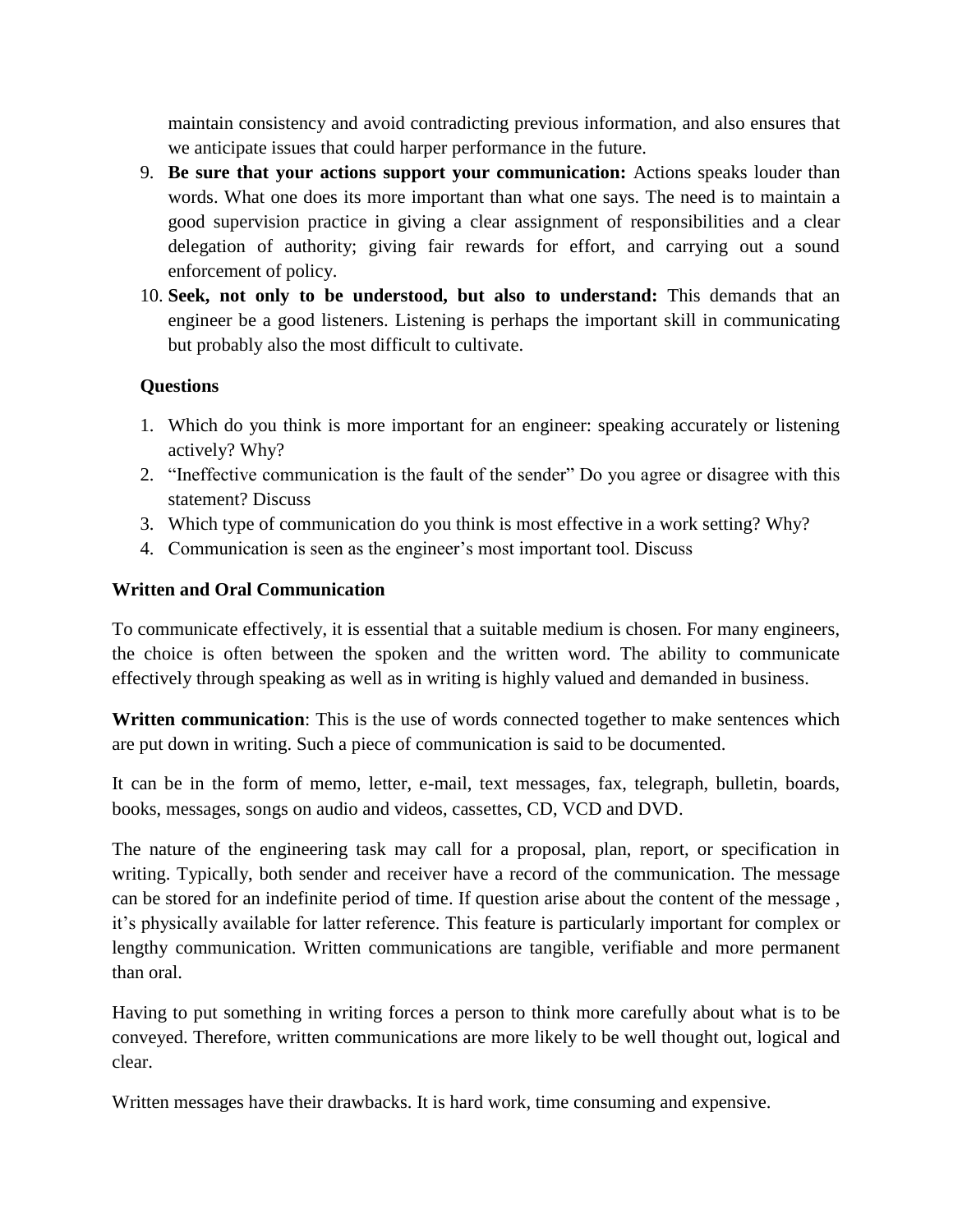**Oral communication**: It describes any type of interaction that make use of spoken words, and it is a vital and integral part of the modern business world.

Oral communications allow receivers to respond rapidly to what they think they hear. A conversations may be better, especially if negotiation is needed, or the subject is sensitive. A phone call or face to face meeting may be better especially if give and take is needed. For spped and convenience, speech is the best form of communication. Spoken words can be face to face, telephone, internet etc.

For oral communication to be effective, it should be clear, relevant, tactful in phrase and tone, concise and informative.

Both oral and written forms of communication can be of different forms

- 1. **Upward communication**: This is the case where a junior staff passes information across to a superior staff. The information passed will be in the form of advice, a request, or a response to a query.
- 2. **Downward communication**: This is the case where a senior staff passes information to a junior staff. The information given will be either an instruction or a query.
- 3. **Vertical communication**: This can be taken as the communication of both upward and downward methods of communication.
- 4. **Quasi-vertical communication:** This is the case whereby information is passed from the bottom to the top and vice- versa without going through the middle cadres e.g information from the Registrar to the students and vice –versa.
- 5. **Horizontal communication**: This is the case where information is passed among the same cadre of staff.
- 6. **Interpersonal communication**: This is when two or more staff/ people discuss or exchange views on a subject matter. E.g. students performing experiments in the laboratory.
- 7. **Intra-personal communication**: This is the case when an individual talks within or to himself
- 8. **Body language**: Almost every part of the body can be used to communicate e.g. eye,ear, mouth, legs, hand, head, finger, shoulder etc. it is the non verbal communication cues such as facial expressions, gestures, and other body movements. It refers to gestures, facial configuration, and other movements of the body

All the above methods of communication can have the information sent as formal or informal.

**Formal information**:- A piece of information will be formal when the route of communication is made official. This is to say in written form and then sent to the appropriate quarter. When sent in this form, the information becomes binding on the recipient e.g notice of meeting.